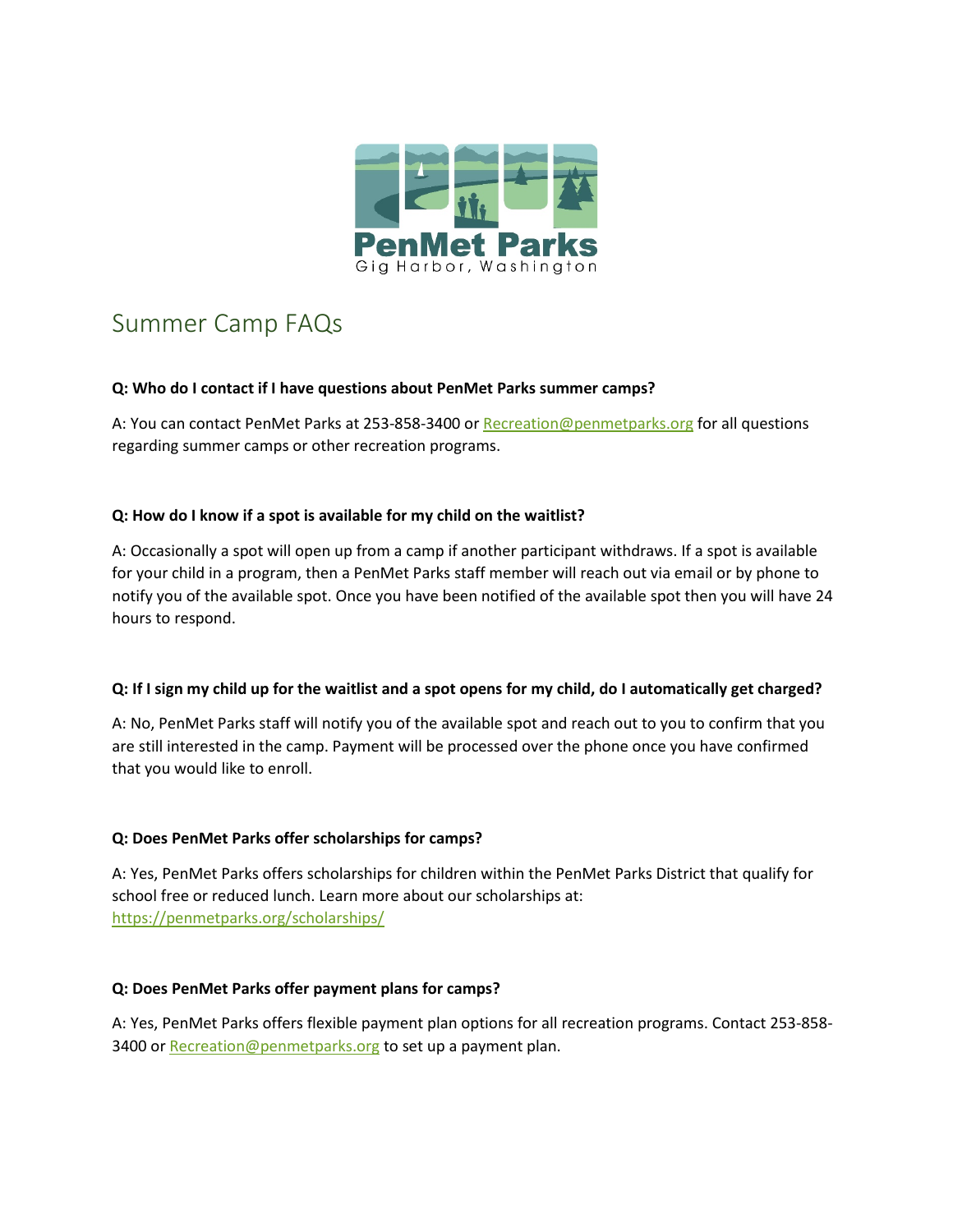#### **Q: Will I receive a welcome email about my camp?**

A: Yes, PenMet Parks sends a welcome email for all programs 5-7 days before the start of the program.

#### **Q: What is the cancellation policy for camps?**

A: All refund requests or registration alternations must be made at least 7 days prior to the start of the course to receive a full refund. Refund requests received between 2-7 days prior to the start of the course will be issued a 50% refund. Refund requests made within 48 hours of the scheduled program start date will not receive a refund.

7+ Days - Full refund 2-7 days - 50% refund 0-2 days - 0% Refund

#### **Q: How do I let PenMet Parks know about my child's allergies or medical information?**

A: PenMet Parks uses an online system for parents and guardians to submit camper paperwork and required forms. ePACT is a HIPPA-compliant emergency management software that stores allergy/medical information, emergency contacts, and authorized pick-up information.

# **Q: What should my child bring to camp?**

A: If your child is signed up for a half-day camp then you should send your child with a snack and a water bottle. If your child is signed up for a full-day camp then you should send your child with two snacks, a sack lunch, and a water bottle. Please leave any toys or electronics at home.

#### **Q: What should my child wear to camp?**

A: Your child should wear comfortable clothing and closed-toed shoes. Parents should always send their child with a jacket in case of rain. If your child is attending a craft-based camp, then please have your child wear clothing that can get messy.

# **Q: How does PenMet make sure that only approved people can pick up my child from camp?**

A: PenMet Parks uses an online system for parents and guardians to submit camper paperwork and required forms. ePACT is a HIPPA-compliant emergency management software that stores allergy/medical information, emergency contacts, and authorized pick-up information. Parents can provide information for adults that are approved to pick up their child (grandparents, nannies, aunts/uncles, etc.). PenMet Parks Staff check a photo ID upon check-out for each child. Parents can upload a photo of emergency contacts directly to ePACT to use as a photo ID.